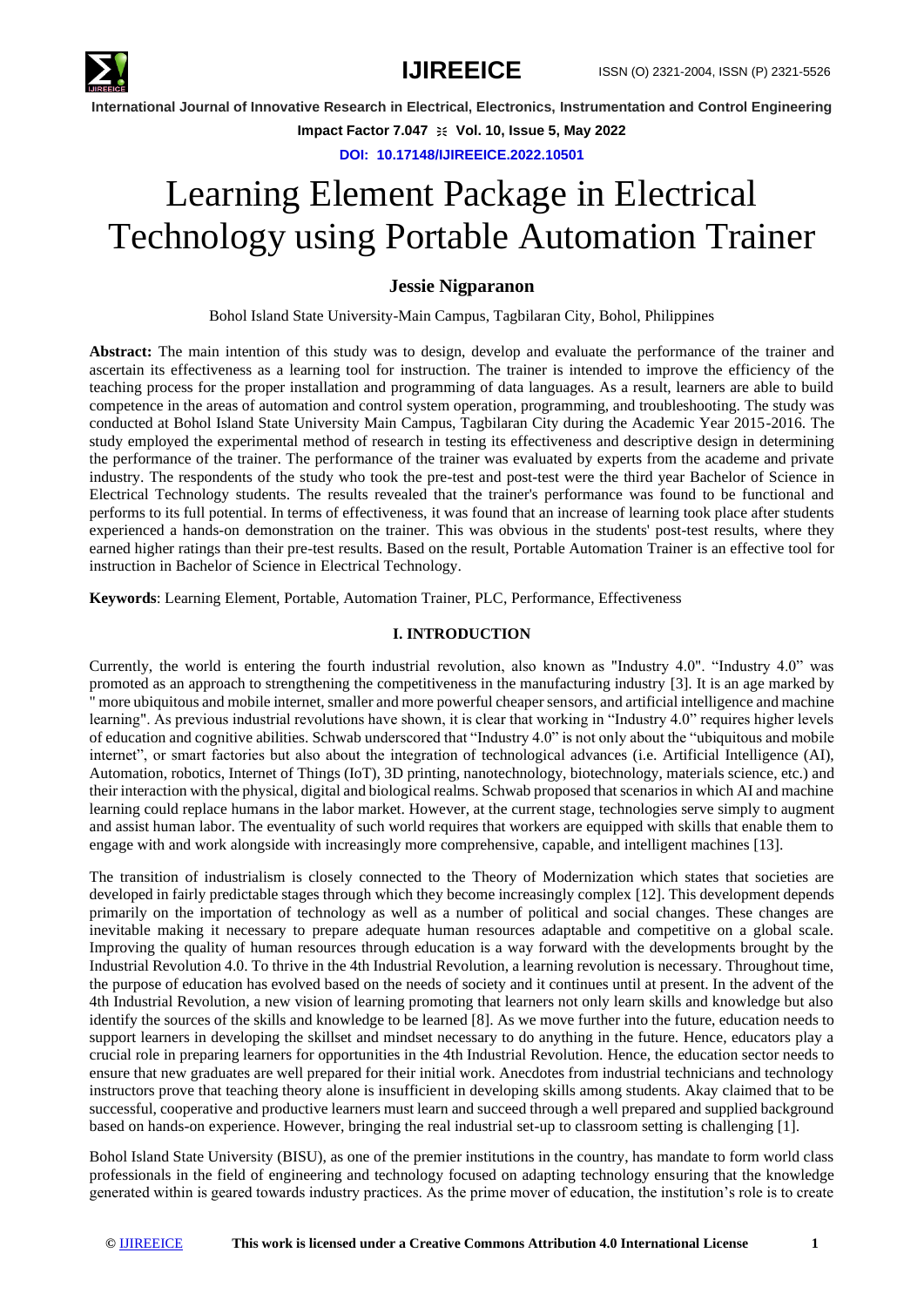

## **Impact Factor 7.047**  $\cong$  **Vol. 10, Issue 5, May 2022**

#### **DOI: 10.17148/IJIREEICE.2022.10501**

opportunities for its leaners to engage in new technological tools that provide the necessary skills and knowledge to prepare them for their future careers. American philosopher John Dewey said, "If we teach today's students as we taught yesterday's, we rob them of tomorrow." Instead of teachers distilling information to students to memorize, teachers have to become guides facilitating their student's own learning and lines of inquiry. Failure needs to be embraced as an essential step to learning. Moreover, teaching will be more personalized through the support of technologies such as AI and machine learning.

As a response, schools, higher educational institutions in particular, must provide sufficient and efficient educational facilities including technological tools that must be modeled after the type of learners they would produce based on the demands of Industry 4.0. These facilities must allow the use of advance technologies including robotics, IoT, digitalization, automation, and teleconferencing in order to produces competent workers for the modern world. Having an edge in educational facilities empowers the learners, facilitators, and the educational system. However, this means that teachers in higher education is no longer the prime source of learning, the environment, which is the educational facility is what primely nurtures learner with the teacher, a mere facilitator. According to Nacorda in his study, "PLC-Based Intelligent Traffic Light Control Simulator", stressed that learning by discussing theories, giving schematic diagrams, or making projects are insufficient [9]. Educating and training the learners in their field of study are important aspects to focus on. In order for them to perceive the actual job situation. It was emphasized that teaching and learning pattern will not be merely based on exams, but also on the practical and experiential learning-based projects or field work suited for future employment. Furthermore, a research conducted by Pateña shows that schools were ineffective in preparing students because of insufficient teaching tools in the classroom [11]. Hence, students cannot cope with the ever changing working conditions in the industry. Industry 4.0 will require schools to properly prepare learners with the right tools and to come up with new and innovative solutions to present and future problems faced by society. This revolution can lead to greater inequality if essential skills are not taught to students.

Technology has always been a supportive part in the teaching and learning environment. However, Johnson et al., argued that choosing the best technological tools can be a challenge for an educator [6]. The Situated Cognition learning theory believes that learning takes place in a learning community or community of practice where the learners take an active role in the learning community [7]. It involves a process of interaction between the learners within the community, the technological tools available within the specific situation, and the physical world. It is within this active participation and interaction, whether with technological tools, artifacts or other people, where knowledge is located. Although today's students understand connected devices and their benefits, many still lack the skills necessary to thrive in an Industry 4.0 environment. They see the benefits of advanced technology, but lack real-world exposure to manufacturing equipment and processes. To realize this learning condition, using appropriate teaching aids is necessary. Teaching aids are defined as all physical tools or equipment that can be used to deliver lessons which include text books, miniatures, prototypes, dummy objects, and multimedia devices.

Portable Automation Trainer is a teaching aid designed to facilitate the insufficiency of the knowledge about programming simulation with the use of PLCs. It integrates control programs into various types of industrial control applications found in the trainer. The trainer has eight (8) plc input and output address terminals. The input electrical devices such as sensors (inductive proximity) and switches (pushbuttons) are connected to the PLC input. The trainer also equipped with a computer system interfaced directly to a PLC used for simulating the programmed input and output instruction. The computer is a programming device interfaced to the trainer for storing and processing the ladder diagram of the trainer. It is used to simulate the created program before it is downloaded to the PLC.

The researcher incorporated a built-in monitor to display all the programmed language for the simulation. A wireless internet dongle was integrated also in the trainer that will enable students to have a quick access to internet to supplement their learning. An electronic sensor was linked also to the trainer as an input signal. The proximity sensor has the ability to detect metal object approaching to the sensor without any physical contact. It opens and closes the [electrical](http://www.wisegeek.org/what-is-an-electrical-circuit.htm)  [circuit](http://www.wisegeek.org/what-is-an-electrical-circuit.htm) when an object makes contact within a certain distance. By integrating the sensor, students may identify the basic operation of this sensor during a hands-on activity. Binary Coded Decimal (BCD), traffic light and light sequence are the applications found in the trainer. The BCD either counts up or counts down and the light sequence switches on and off after pressing the switch button twice depending on the situation or problem provided. Through these applications, students' capability to incorporate timer program is developed because the BCD counter, traffic light and light sequence are connected to a timer program circuit. The researcher believes that developing the Portable Automation Trainer addresses the diverse needs of learning in the field of automation and industrial process control.

#### **II. METHOD/S**

The study employed the experimental method of research in developing the trainer. The trainer was tested in terms of performance using observation guide. A pre-test and post-test was designed to test its effectiveness in enhancing the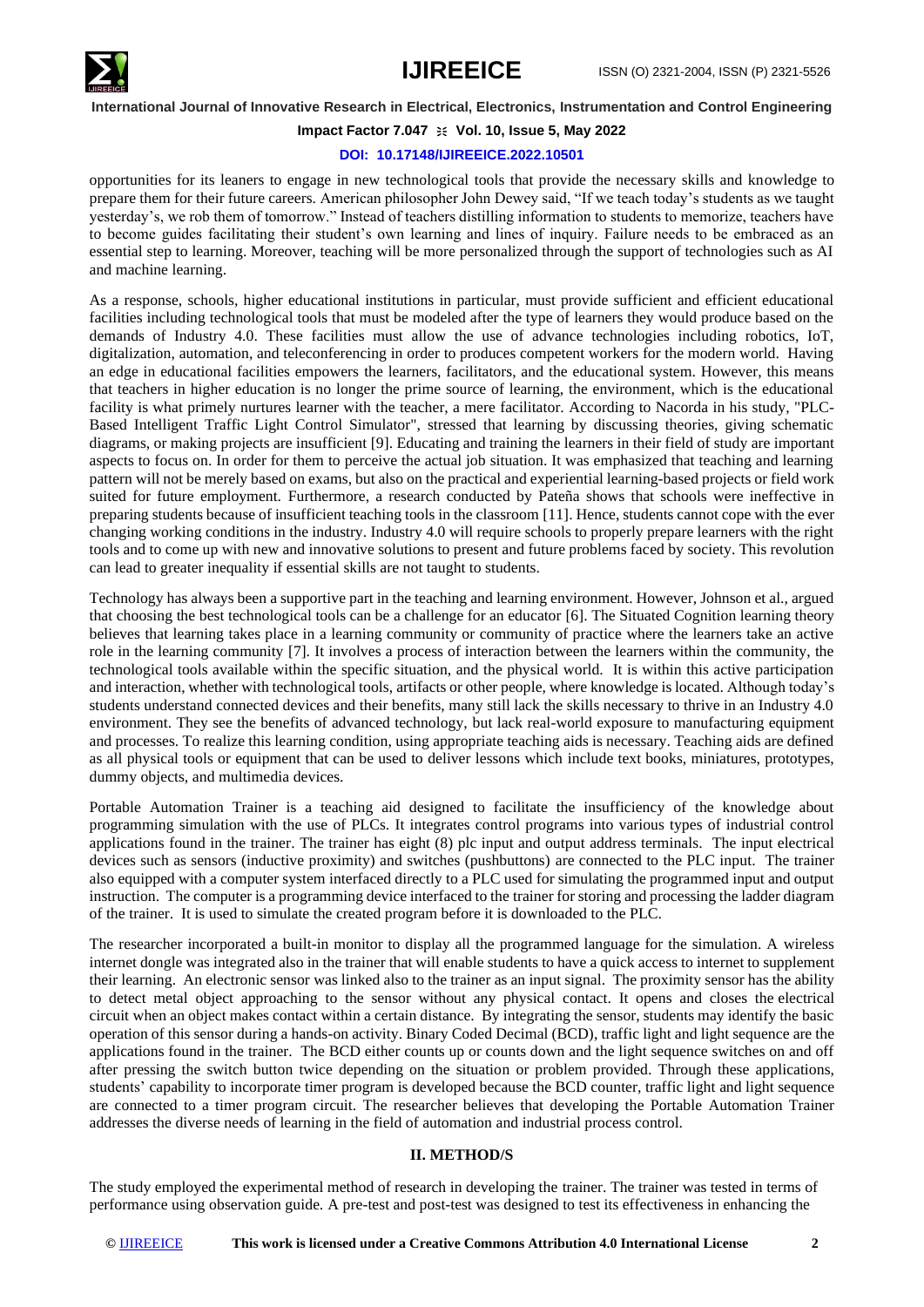

# **Impact Factor 7.047**  $\cong$  **Vol. 10, Issue 5, May 2022**

## **DOI: 10.17148/IJIREEICE.2022.10501**

knowledge of the students. The researcher selected forty (40) respondents composed of ten (10) technology experts coming from different vocational institutions and training enterprises in the province of Bohol to test and validate the level of performance of the trainer and thirty (30) third year Bachelor of Science in Electrical Technology students of BISU Main Campus who were purposively chosen to evaluate the effectiveness of the trainer.

In gathering data, the researcher prepared questionnaire and observation guide to assess the effectiveness and validate the performance of the trainer. An observation guide was made to describe the minute details of the specific parts of the trainer. It includes also the specific components algorithms and how it worked. An achievement test was administered to students to determine the significant level of effectiveness of the trainer.

#### **III. RESULTS AND DISCUSSION**

This presents the findings, analysis, interpretation of the study. It also presents the data gathered, collated, and tabulated in accordance to the appropriate statistical treatment.

## **3.1 Ladder Diagram**

The ladder diagram of the trainer is a representation of two vertical rails and a series of horizontal rungs that connect the input devices to the output devices.



Fig 3.1 Ladder diagrams of the different applications of the trainer

## **3.2 Performance Level of the Portable Automation Trainer**

| <b>Function</b>                             | <b>Operation</b> | Output                                                              | <b>Description</b> |
|---------------------------------------------|------------------|---------------------------------------------------------------------|--------------------|
| Decimal<br>Coded<br>Binary<br>(BCD) Counter | Connect to PLC   | Light decimal consecutively executes (0-9 digit)                    | Functional         |
| Light sequence                              | Connect to PLC   | Output lights sequentially turns on and off                         | Functional         |
| Traffic light                               | Connect to PLC   | Traffic signal light perform repetitive cycles<br>$\text{(on/off)}$ | Functional         |

Table 1 Multi-Function of Operations

As illustrated in the first table, the researcher tested the function of controlling the Binary Coded Decimal (BCD) Counter. A program was written for PLC which turns the BCD counter on and off based on input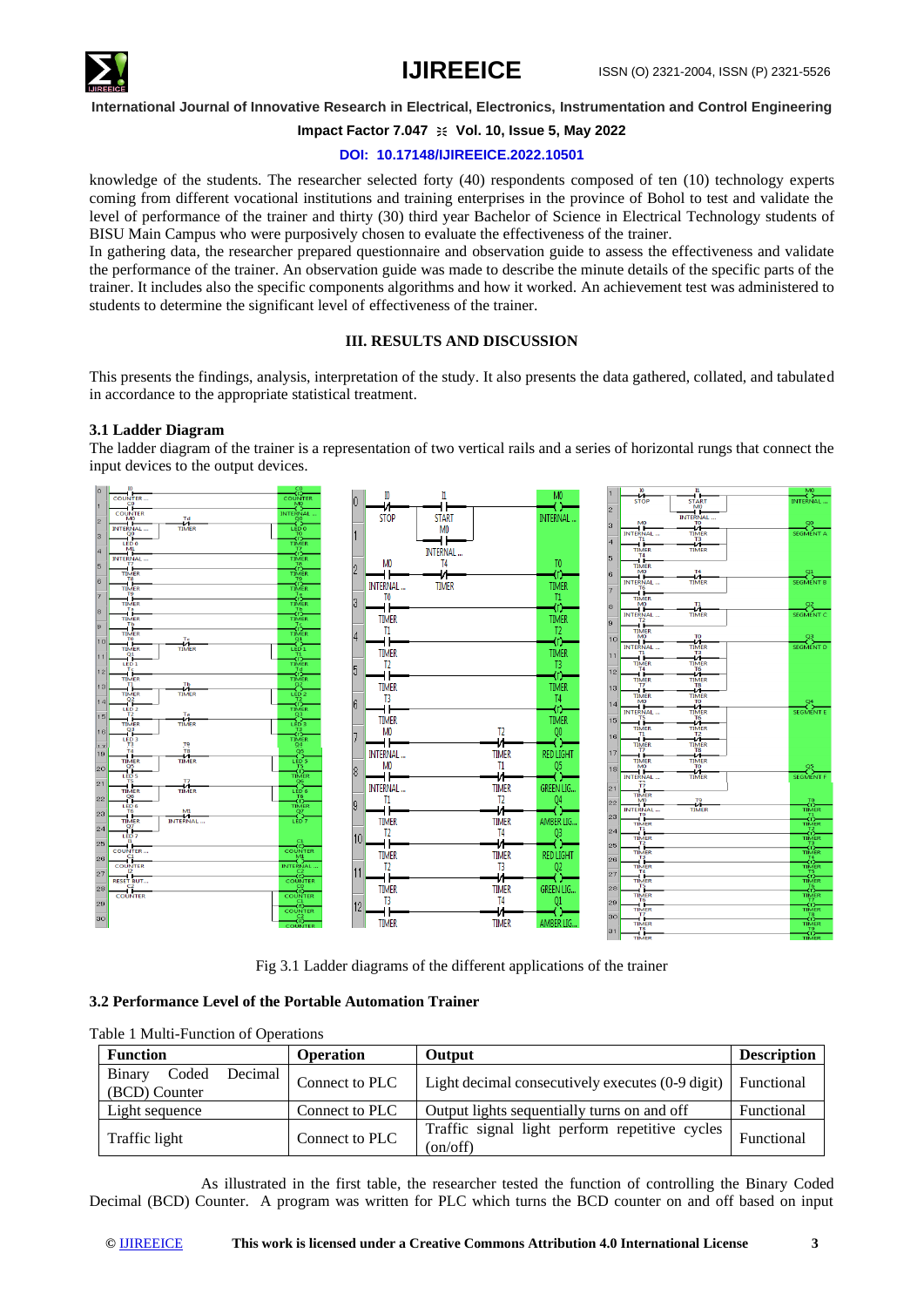

# **Impact Factor 7.047**  $\cong$  **Vol. 10, Issue 5, May 2022**

## **DOI: 10.17148/IJIREEICE.2022.10501**

conditions and internal programming. For this aspect, a time delay timer was tested and configured for specific time setting for the output. It was observed that the operation of the BCD Counter function when the input was enabled, commencing the count up or countdown of the digital display. During the operation, the timers were energized and de energized. The output switches off based on the language program input. In turn, the BCD counter displays a number sign. The cycle of events continued until the set points were accumulated and the preset values of the timer were reached. The test was successful and found to be functional.

Sensors were linked to the trainer, particularly the inductive proximity sensor. It was solely designed for the detection of metal objects without any physical contact. This was used to serve as an input signal of the trainer. This was done to conform to the Theory of Detection which is about the extraction of particular pieces of information particularly metal from a larger stream of information without specific cooperation from or synchronization with the sender [2]. After building a ladder diagram and uploading it to the PLC, it was observed that the problem situation matched with the actual sequencing of light indicators during simulation. This part of the trainer was fully functional.

The last item tested was the function of the traffic light. This test aimed to prove whether the program ladder diagram will run through simulation. The programs were uploaded to the PLC then simulated to be able to determine if the program uploaded was able to communicate from the diagram inputted. Ohms Law explains the working principle of the programmable logic controller used to control the execution of light signals on the traffic light of the trainer. PLC are relay based controllers which function through induction, meaning input and output are all relays which are triggered when there is enough amount of current passes through it thus achieving a complete circuit. Ohms Law is also related to the Law of Electromagnetic Induction. It states that when a conductor is placed in a changing magnetic field (or a conductor moving through a stationary magnetic field), it causes the production of a voltage across the conductor. This process of electromagnetic induction, in turn, causes the production of a voltage across the conductor [5].

After a series of tests, the researcher found that the cycle of events of the traffic light continued until the set points were accumulated and preset values of the timer were reached. The test was successful and found to be functional. PLCs allow performing several different types of tasks including: logic, timing, counting, arithmetic, and special functions. Most PLCs support many extended instructions to perform more complicated tasks [4]. As a result, the researcher was able to run various functions that utilizes programmable logic controller which were resulted to fully functional of the Portable Automation Trainer.

#### **3.3 Level of the Effectiveness of the Portable Automation Trainer**

To determine the degree of the effectiveness of the Conventional and Portable Automation Trainer, a pretest and posttest were administered to 30 students. Fifteen (15) students composed the control group and the other fifteen (15) composed the experimental group. A t-test was done on the means of two groups, the experimental group used the Portable Automation Trainer and the control group used the conventional model.

| Description<br>Scores |           | Control Group |        |                  | <b>Experimental Group</b> |        |      |
|-----------------------|-----------|---------------|--------|------------------|---------------------------|--------|------|
|                       |           |               | $\%$   | Rank             |                           | $\%$   | Rank |
| 23-30                 | Very Good | $\theta$      | 00.00% |                  |                           | 13.33% |      |
| $15 - 22$             | Good      |               | 46.67% | ∠                |                           | 33.33% |      |
| $07-14$               | Fair      | 8             | 53.33% |                  | Ō                         | 53.33% |      |
| $00 - 06$             | Poor      | $\theta$      | 00.00% |                  |                           | 00.00% |      |
| <b>Average Rating</b> |           | 14.23 Fair    |        | <b>15.3 Good</b> |                           |        |      |

Table 2

Pretest Performance of the Students under Control Group and Experimental Group  $N = 15$ 

Table 2 shows the frequency percentage of the performance of the students before the use of the trainer. It reveals that 8 out of 15 or 53.33% of the student's pretest performance under control group were described as "fair". While only 7 or 46.67% of the respondents were described as "good". Likewise, none were described "Very Good" and "Poor". The average rating of this group is 14.23 which is described as "Fair". Meanwhile, the experimental group got the same results of the control group, 8 out of 15 or 53.33% of their performance rated "Fair" and 5 or 33.33% of the respondents were described "Good". There were 2 or 13.33% of the students whose grades were described as "Very Good". Similarly, none were described "poor" with the average rating of 15.3 which was described "Good".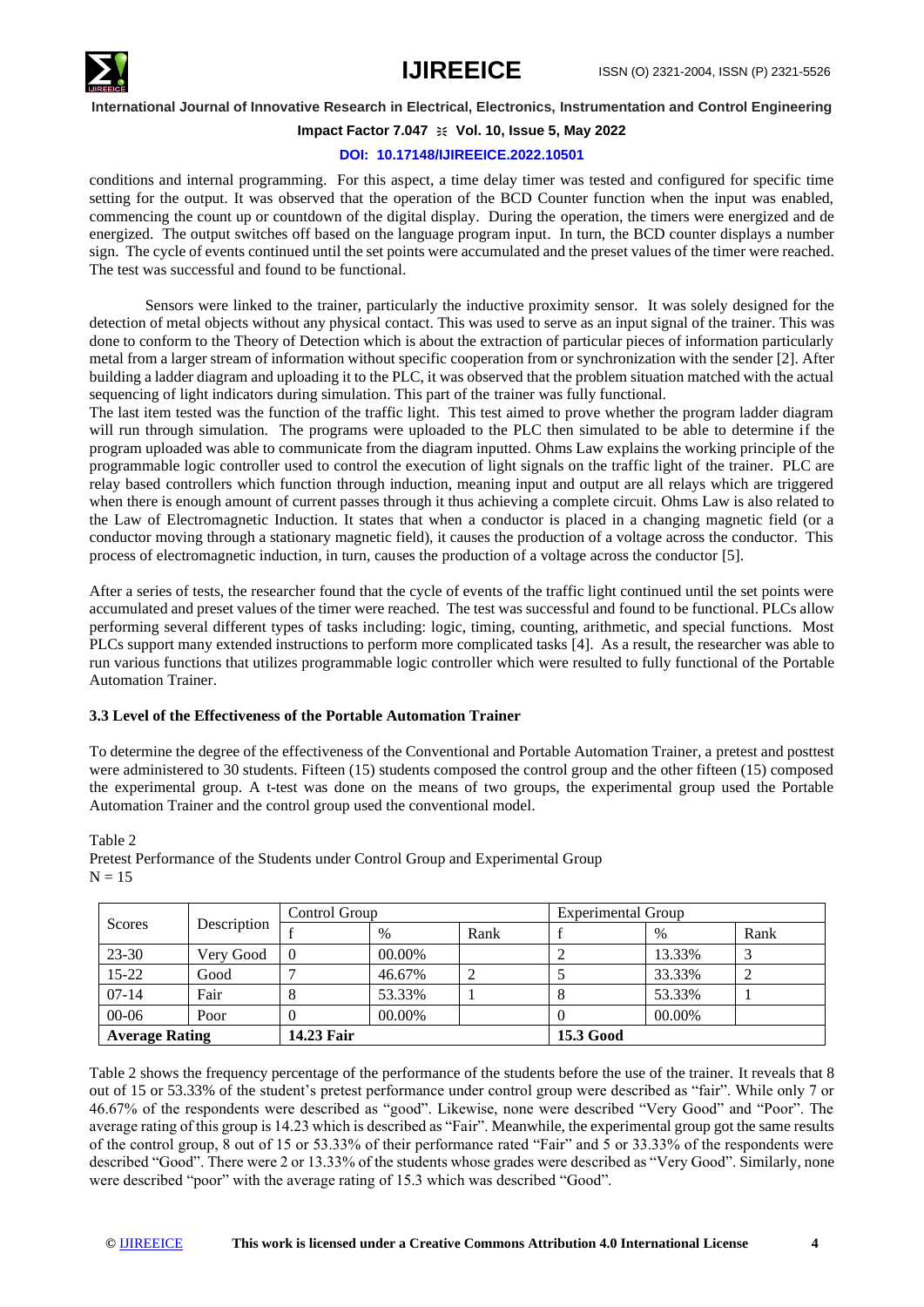

# **Impact Factor 7.047**  $\cong$  **Vol. 10, Issue 5, May 2022**

## **DOI: 10.17148/IJIREEICE.2022.10501**

Noticeably, both groups have relatively similar performance before the Portable Automation Trainer was introduced to them. Cognitive Load Theory suggests that effective instructional material facilities learning by directing cognitive resources towards activities that are relevant to schema acquisition [14]. Prior to the introduction of the Portable Automation Trainer, there was evidence that both groups have similar performance since both of the groups have the same knowledge and manipulative background in the area of electrical technology.

Table 3

Posttest Results of the Control and Experimental Group  $N = 15$ 

| Description<br>Scores | Control Group |            |        |      | <b>Experimental Group</b> |                 |      |  |
|-----------------------|---------------|------------|--------|------|---------------------------|-----------------|------|--|
|                       |               |            | $\%$   | Rank |                           | $\%$            | Rank |  |
| 23-30                 | Very Good     | $\theta$   | 00.00% |      | 13                        | 86.67 %         |      |  |
| $15 - 22$             | Good          | 10         | 66.67% |      |                           | 13.33%          |      |  |
| $07 - 14$             | Fair          |            | 33.33% |      |                           | 00.00%          |      |  |
| $00 - 06$             | Poor          |            | 00.00% |      |                           | 00.00%          |      |  |
| <b>Average Rating</b> |               | 15.83 Good |        |      |                           | 25.43 Very Good |      |  |

Table 3 shows the performance of the students after exposing them to the different types of instructional media. It specifies that 10 or 66.67% of the students of the posttest performance under the control group were described "Good". Whereas, 5 or 33.33% of the student got the lowest score and were described as "Fair". The average ratings of this group are 15.83 and were described as "Good". On the other hand, there were 13 or 86.67% of the students of the posttest performance under the experimental group were described "Very Good" and were ranked first in the group. 13.33% or 2 of the students were described "Good" with an average weighted mean of 25.43 with the description of "Very Good".

It was found that the experimental group who used the Portable Automation Trainer obtained higher scores and was shown to be effective for the improvement of learning competencies of students through actual and hands-on demonstration. However, it was evident that learning took place in both groups although they were subjected to different instructional learning media.

According to the theory, "Learning by Doing" productivity is achieved through practice, self-perfection and minor innovation [15]. Based on the results shown in table 3, the experimental group who used actual and hands-on demonstration gained a rate of 25.43 which is significant compared to 15.83 of the control group. Thus, using the trainer is vital in the learning process of the students seeing that it can increase the ability and skills of the students rather than verbal discussion alone.

Table 4

Difference between the Performance of the students under Control and Experimental Group  $N = 15$ 

| <b>Difference</b>                                  | computed value<br>at 0.05 level of significance, df 14 | tabular value | Description   | Interpretation                   |
|----------------------------------------------------|--------------------------------------------------------|---------------|---------------|----------------------------------|
| Pretest of both Control and Experimental<br>Group  | $-0.43$                                                | $\pm 2.145$   | Insignificant | Accept Null<br>Hypothesis        |
| Pretest and Posttest of Control Group              | $-8.33$                                                | $\pm 2.145$   | Significant   | Reject Null<br>Hypothesis        |
| Pretest and Posttest of Experimental Group         | $-10.39$                                               | $\pm 2.145$   | Significant   | <b>Reject Null</b><br>Hypothesis |
| Posttest of both Control and Experimental<br>Group | $-5.39$                                                | $\pm 2.145$   | Significant   | <b>Reject Null</b><br>Hypothesis |

Table 4 illustrates the differences between the performances of the two groups. The first row presents the difference of pretest results of the control group and the experimental group. The computed t-value of -0.43 was not within the absolute tabular value of  $\pm$  2.145 at 0.05 level of significance, therefore the null hypothesis was accepted. There was no significant difference between the scores of the students on both groups. The result shows that the student's average rating on both groups was closely equal on the topics tested because students are not expected to know the answers of the pretest questions; however only their previous knowledge was the basis for them to predict rational answers.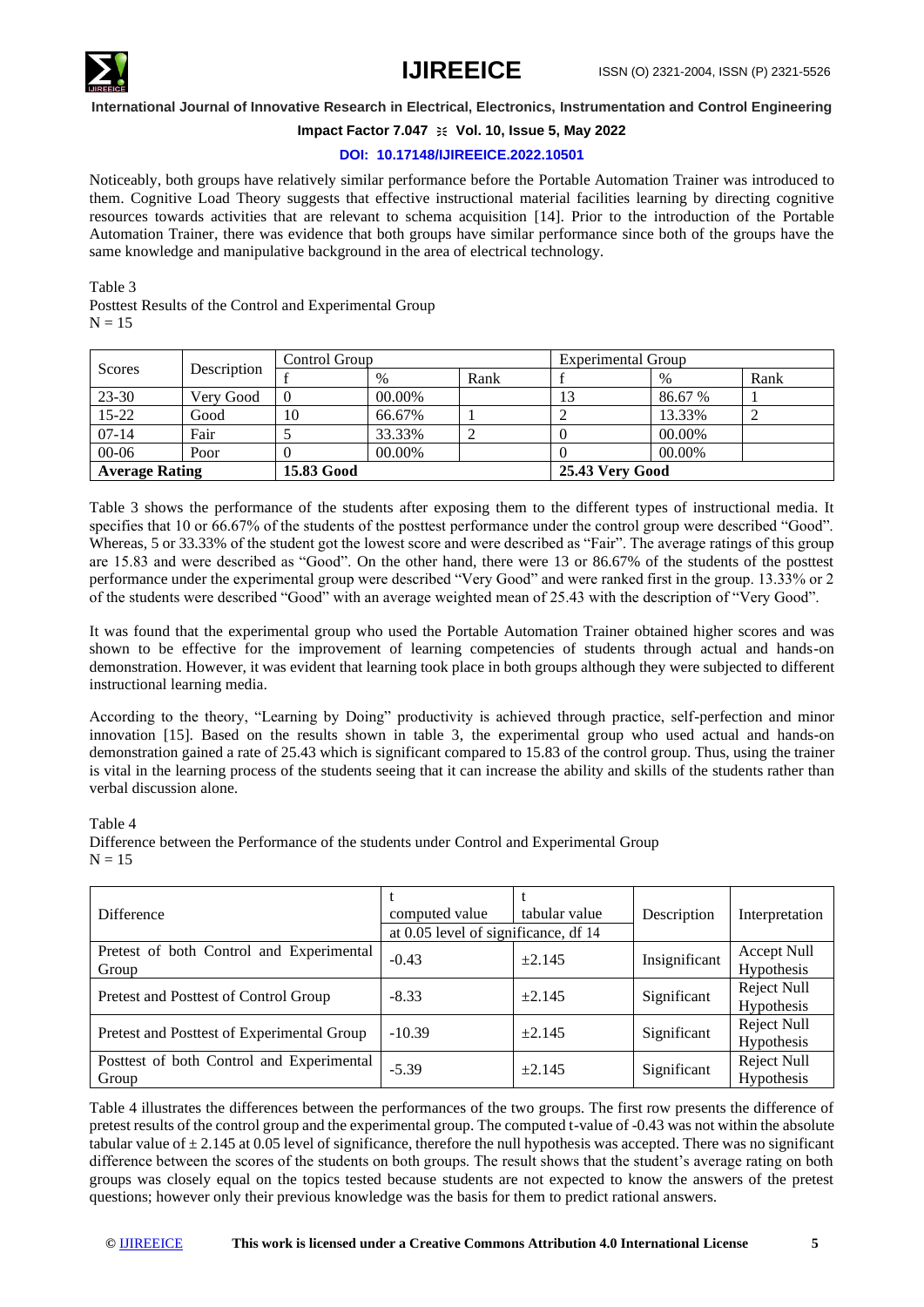

# **Impact Factor 7.047**  $\cong$  **Vol. 10, Issue 5, May 2022**

#### **DOI: 10.17148/IJIREEICE.2022.10501**

The second row shows the pretest and posttest performance of the students under the control group. The computed tvalue was -8.33, which was above than the absolute tabular value of  $\pm$  2.145 at 0.05 level of significance. Students have increased knowledge and understanding, thereby indicating that there was a significant difference in the performance after exposing the learners to various methods of instruction. Therefore, the null hypothesis was rejected. Furthermore, according to the theory of Higher Level Instructional Design, to support this ever-increasing need to be able solve problems and think critically in order to function well in society, we need to focus more on instructional simulators in our classrooms – whether they are in schools, conference rooms, or delivered digitally to home computers [10].

The third row shows the pretest and posttest performance of the students under the experimental group. The computed tvalue was -10.39, which is above than the absolute tabular value of  $\pm 2.145$  at 0.05 level of significance. As a result, the null hypothesis was rejected. This implies that learning was enhanced when the Portable Automation Trainer was used as an instructional media.

The fourth row presents the posttest difference of both the control and experimental group. The computed t-value was - 5.39, an absolute tabular value of  $\pm 2.145$  at 0.05 level of significance. It denotes that there is a significant difference in the performance of the students between the posttest of the two groups thus the null hypothesis was rejected.

Indicators reveal that the experimental group performed better than the control group although learning was also evident in the control group. The application of the Portable Automation Trainer as an instructional tool has shown to improve students' knowledge retention and assist effective learning acquisition in electrical technology.

#### **3.4 The results of the study revealed the following findings:**

1. The Portable Automation Trainer is a PLC-based with multi-functional operations trainer using Zen software. Furthermore, it is a teaching aid designed to facilitate the insufficiency of the knowledge about programming simulation with the use of PLCs. It integrates control programs into various types of industrial control applications found in the trainer. The materials of the device were carefully selected with guaranteed high quality. The total cost of assembling the Portable Automation Trainer is fifty thousand and nine hundred four pesos (₱50,904.00).

2. The performance of the Portable Automation Trainer was found to be functional and performs to its full potential. This was noticeable when the functions of the Binary Coded Decimal (BCD) Counter, light sequence, and traffic light follows the order of timing precisely based on the input program.

3. The results of the student's performance were computed with the aid of statistical treatment. It was found that an increase of learning took place after students experienced a hands-on demonstration. This was noticeable in the post-test results of the students who used the Portable Automation Trainer got higher ratings in comparison to pre-test.

4. The pre-test scores of the control group and experimental group was revealed that the t-computed value of -0.43 was not within the absolute tabular value of  $\pm 2.145$  and was deemed insignificant, thus the null hypothesis was accepted. The participants of both groups were selected according to their class performance. Both groups increased their average rating after they were subjected to different instruction techniques. There was a significant difference in the performance of the students for acquiring -10.39 as the t-computed value which is above than the absolute tabular value of  $\pm 2.145$ thereby rejecting the null hypothesis. It can be seen that the realistic representation of materials provides a better understanding about the discussion.

#### **IV. CONCLUSION**

Based on the study's findings, the following conclusions were drawn:

The Portable Automation Trainer is an effective tool for instruction in electrical technology given that the performance of the trainer improves the learning competencies of the students and provides relevant insights among instructors in the modern world of automation. Furthermore, the trainer helps the teachers in enhancing the learning of the students by letting them experience the real world of work.

#### **REFERENCES**

[1] Akay, A., The changing nature of design engineering and education, 9th international machine design and production conference, September 13-15, 2000 METU, Ankara-TURKEY. Mulyasa, E. (2016). Improved Quality Management Based Learning for Preparing the Character of Graduates in Response to Globalization Era. International Journal of Education and Research, 4(11), 385-393.